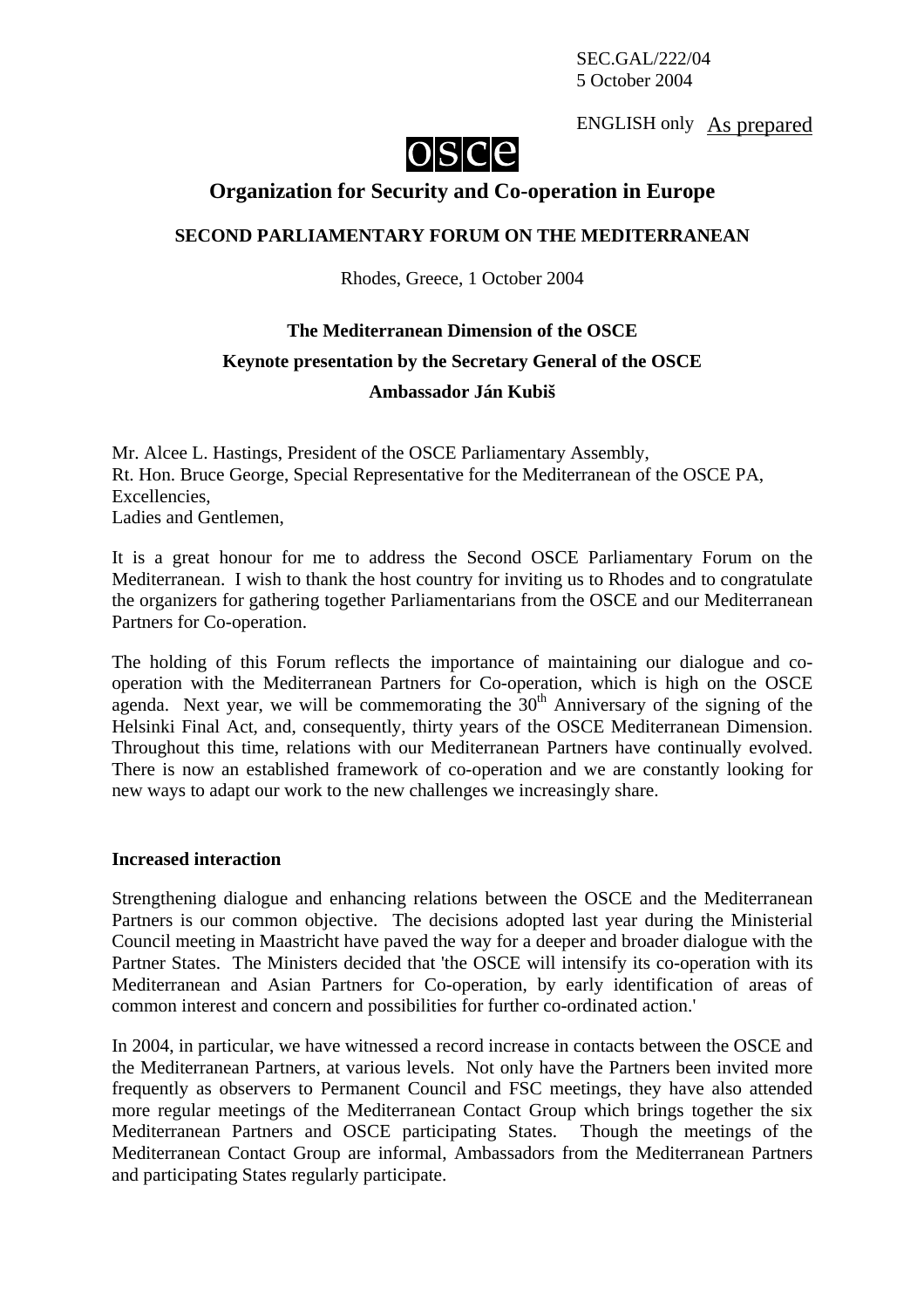This year, several additional events were organized to promote relations with the Mediterranean Partners. For example, on the margins of the Economic Forum in Prague, Partner States joined participating States to discuss human resource development. Similarly, Parliamentary delegations from the OSCE States and the Mediterranean Partners participated in side-events organized both at the Winter and Annual Sessions of the OSCE Parliamentary Assembly. Next week, during the Human Dimension Implementation Meeting in Warsaw, a side-event will focus on the OSCE's election observation experience.

The OSCE has organized major conferences to promote awareness on tolerance and nondiscrimination, key human dimension commitments. These meetings have not only raised the visibility of the Organization but have provided a significant opportunity for further interaction with the Mediterranean Partners. Partner States participated actively in the OSCE Conferences on Anti-Semitism (in May in Berlin), the OSCE Meeting on the Relationship between Racist, Xenophobic and anti-Semitic propaganda on the Internet and other hate crimes (in June in Paris) and the Conference on Tolerance and the Fight against Racism, Xenophobia and Discrimination (in September in Brussels).

This year, they also took part in a conference organised jointly by the OSCE Parliamentary Assembly and the Conflict Prevention Centre of the OSCE in Vienna on democratic control and parliamentary oversight of armed forces and police and security forces, as well as a Technical Experts Conference on Border Management and Security organised by the OSCE and the United Nations Office on Drugs and Crime.

A simulation event modelled on the Vienna Document of 1999 was organized by the Ministry of Defence of Slovenia. Representatives of Partner States experienced first-hand the implementation of commitments undertaken in the politico-military dimension aimed at creating openness, transparency and predictability. They participated in a simulation exercise of the  $72<sup>nd</sup>$  Brigade of the Slovenian Armed Forces in Maribor and exchanged views with military personnel. This initiative was truly a great success. I should mention that the Chairman of the Mediterranean Contact Group, and incoming Permanent Council Chairman in 2005, Ambassador Janez Lenarcic, played a lead role in organizing this unprecedented event.

I wish to encourage similar activities in all three dimensions. We in the Secretariat will support them. They shed light on the OSCE's mandate and bring together OSCE representatives and Partner States. This in itself fosters dialogue and closer interaction as well as building confidence and understanding. Benefiting from the OSCE experience and sharing each other's experiences has been at the heart of our relations from the outset.

## **A possible way forward**

So how can we build on this co-operation? Clearly, we cannot attempt to duplicate what is a unique security organization in other regions. However, some aspects of the work of the OSCE may be applicable to the Mediterranean and the Middle East.

Decisions related to the Partner States adopted in Maastricht build on the Charter for European Security (agreed at the 1999 OSCE Summit in Istanbul). Based on proposals put forward by the Mediterranean Partners, the Charter states: 'We will invite the Partners for Co-operation on a more regular basis to increased participation in the work of the OSCE as the dialogue develops. We will encourage the Mediterranean Partners for Co-operation to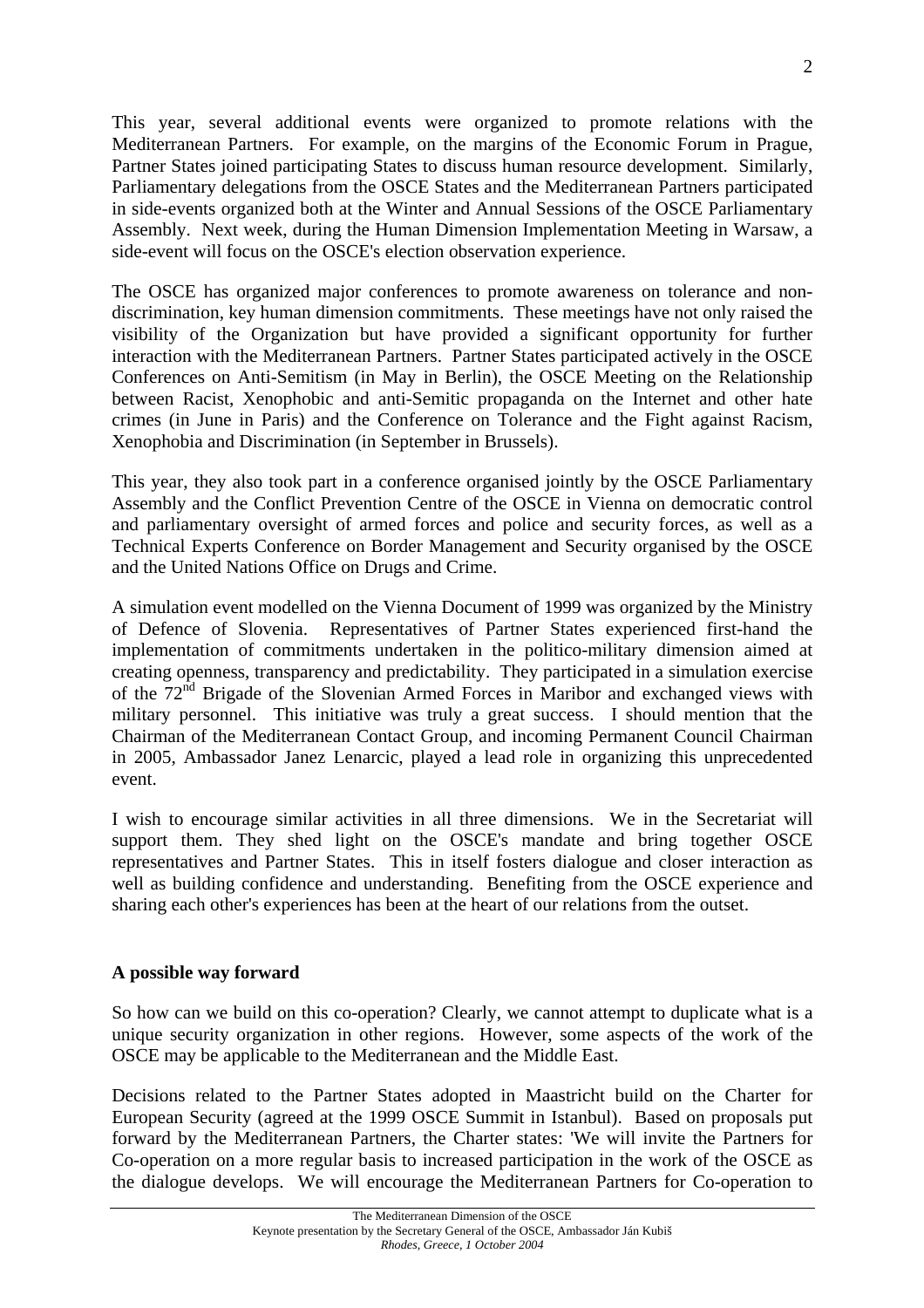draw on our expertise in setting up structures and mechanisms in the Mediterranean for early warning, preventive diplomacy and conflict prevention.'

This year, the OSCE participating States have been tasked to identify additional fields of cooperation and interaction with the Partner States for the purpose of enhancing mutual security, and to encourage them to voluntarily implement OSCE norms, principles and commitments as a means to further interaction with the OSCE. A comprehensive document on partnership is being developed based on all three OSCE dimensions as well as suggestions from both participating and Partner States. It is premature to draw conclusions at this stage but further strengthening of our relations is expected.

However, discussions at the informal group of friends chaired by the Ambassador of Finland have revealed a strong interest in the need for consolidating the partnership with Partner States. The results of the debate are expected to be substantiated in a report on practical ways to enhance future relations, that will be presented to the Ministerial Council in Sofia in December.

Any work on a way forward must take into consideration the needs and aspirations of the Mediterranean Partners. Co-operation with the Mediterranean Partners could be increasingly complemented by new activities on broader issues of common concern.

Last year at the Mediterranean Seminar in Aqaba, Jordan, participants discussed the comprehensive approach to security and its relevance for the Mediterranean. I am very glad to announce that Egypt has kindly offered to host the annual OSCE Mediterranean Seminar on 18-19 November 2004 in Sharm-al-Sheikh gathering together high-level officials and experts from both shores of the Mediterranean. This beautiful city on the Red Sea has become synonymous for negotiations for peace and stability in the Middle East. I hope that our Seminar, on the subject of *'Addressing Threats to Security in the Twenty-first Century: Interaction between the OSCE and the Mediterranean Partners for Co-operation*' will contribute to peace and rapprochement in the region. Egypt will be hosting the Seminar for the third time, an offer that is highly appreciated and reflects the importance that Egypt attaches to our long-standing relations.

It has become a tradition to invite to the annual Seminar international organizations and institutions, including those that foster relations with Mediterranean Partners. The EU has introduced its new Neighbourhood policy with all the Eastern and Southern neighbours of the enlarged Union. The EU bases its relations on shared values and common interests, as is the case with our co-operation with Partner States at the OSCE.

NATO has launched its 'Istanbul Cooperation Initiative,' offering practical co-operation to interested countries in the broader Middle Eastern region.

We look forward to sharing information with our partner organizations and institutions on their current work at the Mediterranean Seminar. It goes without saying that we also look forward to the participation, as every year, of the OSCE Parliamentary Assembly.